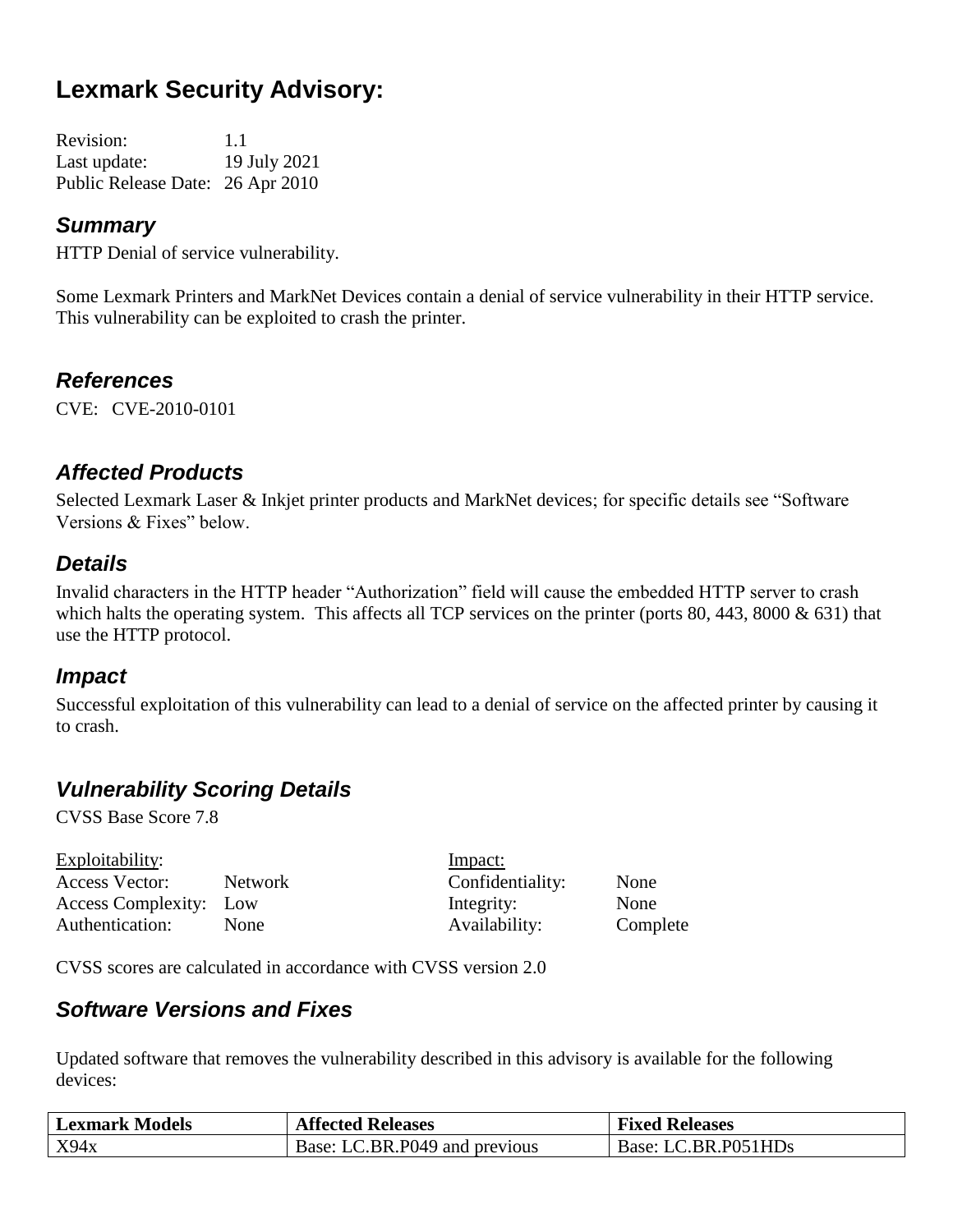|                | Net: NC.NPS.N129 and previous      | Net: NC.NPS.N129S             |
|----------------|------------------------------------|-------------------------------|
| X86x           | Base: LP.SP.P112 and previous      | Base: LP.SP.P311e and later   |
|                | Net: NR.APS.N332 and previous      | Net: NP.APS.N332a and later   |
| X85x           | Base: LC4.BE.P457 and previous     | Base: LC4.BE.P457S            |
|                | Net: NC2.NPS.N222 and previous     | Net: NC2.NPS.N222S            |
| X782e          | Base: LC2.TO.P305c and previous    | Base: LC2.TO.P305cS           |
|                | Net: NC2.NPS.N222 and previous     | Net: NC2.NPS.N222S            |
| X772e          | Base: LC.TR.P275 and previous      | Base: LC2.TR.P275S            |
|                | Net: NC2.NPS.N222 and previous     | Net: NC2.NPS.N222S            |
| X73x           | Base: LR.FL.P224b and previous     | Base: LR.FL.P311e and later   |
|                | Net: NR.APS.N447a and previous     | Net: NR.APS.N447b and later   |
| X65x           | Base: LR.MN.P224a and previous     | Base: LR.MN.P311e and later   |
|                | Net: NR.APS.N447a and previous     | Net: NR.APS.N447b and later   |
| X644 & X646    | Base: LC2.MC.P307a and previous    | Base: LC2.MC.P307aS           |
|                | Net: NC2.NPS.N222S and previous    | Net: NC2.NPS.N222S            |
| X64xef         | Base: LC2.TI.P305a and previous    | Base: LC2.TI.P305aS           |
|                | Net: NC2.NPS.N222 and previous     | Net: NC2.NPS.N222S            |
| X642           | Base LC2.MB.P307b and previous     | Base: LC2.MB.P307bS           |
|                | Net: NC2.NPS.N222 and previous     | Net: NC2.NPS.N222S            |
|                |                                    |                               |
| X546           | Base: LL.EL.P424 and previous      | Base: LL.EL.P429a and later   |
|                | Net: NR.APS.N448 and previous      | Net: NR.APS.N449 and later    |
| X543 & X544    | Base: LL.EL.P424 and previous      | Base: LL.EL.P429a and later   |
|                | Net: NR.APS.N448 and previous      | Net: NR.APS.N449 and later    |
| X46x           | Base: LR.BS.P224a and previous     | Base: LR.BS.P311e and later   |
|                | Net: NR.APS.N447a and previous     | Net: NR.APS.N447b and later   |
| X36x & X26x    | Base: LL.BZ.P424 and previous      | Base: LL.BZ.P429a and later   |
|                | Net: NR.APS.N448 and previous      | Net: NR.APS.N449 and later    |
| X20x           | Base: LM1.MT.P110h and previous    | Base: LM1.MT.P214 and later   |
|                | Net: NM.APS.N048 and previous      | Net: NM.APS.N049 and later    |
| W840           | Base: LS.HA.P121 and previous      | Base: LS.HA.P121S             |
|                | Net: NS.NP.N118 and previous       | Net: NS.NP.N118S              |
| W850           | Base: LP.JB.P108WS and previous    | Base: LP.JB.P311e and later   |
|                | Net: NR.APS.N332 and previous      | Net: NP.APS.N332a and later   |
| T656           | Base: LSJ.SJ.P019 and previous     | Base: LSJ.SJ.P019S1 and later |
|                | Net: NR.APS.N402 and previous      | Net: NR.APS.N402S and later   |
| T650 T652 T654 | Base: LR.JP.P224a and previous     | Base: LR.JP.P311e and later   |
|                | Net: NR.APS.N447a and previous     | Net: NR.APS.N447b and later   |
| T64x           | Base: LS.ST.P240 and previous      | Base: LS.ST.P240S             |
|                | Net: NS.NP.N219 and previous       | Net: NS.NP.N219S              |
| N4000          | Net: PH2.ME.N134 and previous      | Net: LC.MD.P012d              |
| N4050e         | Net: GO.GO.N106 and previous       | Net: GO.GO.N206               |
| N70xxe         | Net: LC.CO.N054 and previous       | Net: LC.CO.N069               |
| N8120 N8130    | Net: NR.APS.N368 and previous      | Net: NR.APS.447c              |
| E462           | LR.LBH.P224cWS and previous        | Base: LR.LBH.P311e and later  |
|                | Net: NR.APS.N447a and previous     | Net: NR.APS.N447b and later   |
| E460           | LR.LBH.P224a and previous          | Base: LR.LBH.P311e and later  |
|                | Net: NR.APS.N447a and previous     | Net: NR.APS.N447b and later   |
| E450           | Base: LM.SZ.P113vcREF and previous | Base: LM.SZ.P113vcREs         |
|                | Net: NM.NA.N098a and previous      | Net: NM.NA.N098aS             |
| E360dn         | Base: LL.LBM.P424 and previous     | Base: LL.LBM.P429a and later  |
|                | Net: NR.APS.N448 and previous      | Net: NR.APS.N449 and later    |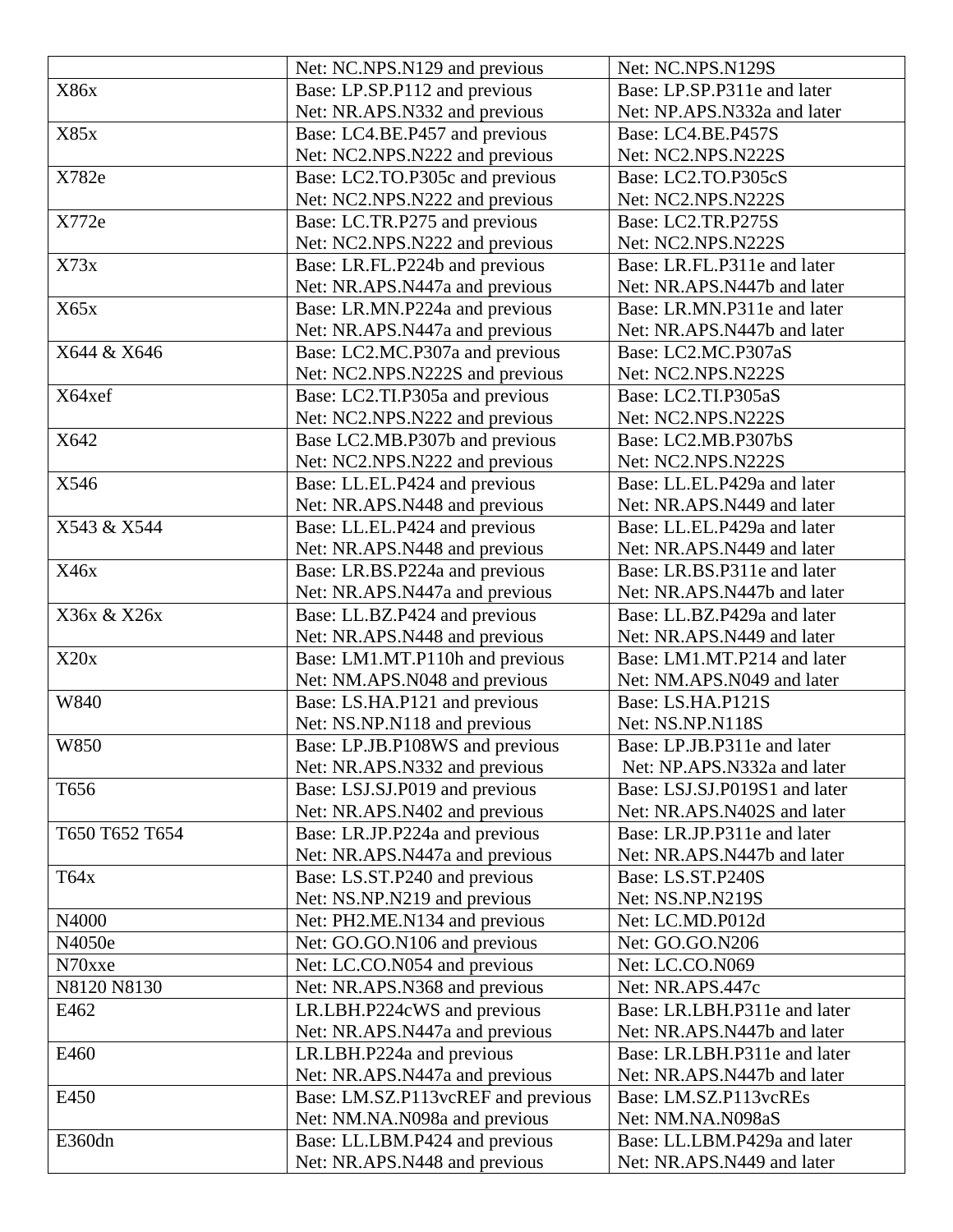| E260 E360d     | Base: LL.LBL.P424 and previous    | Base: LL.LBL.P429a and later        |
|----------------|-----------------------------------|-------------------------------------|
|                | Net: NR.APS.N448 and previous     | Net: NR.APS.N449 and later          |
| C935dn         | LC.JO.P051 and previous           | Base: LC.JO.P051S                   |
|                | Net: NC.NPS.N129 and previous     | Net: NC.NPS.N129S                   |
| C920           | Base: LS.TA.P127 and previous     | Base: LS.TA.P127S                   |
|                | Net: NS.NP.N219 and previous      | Net: NS.NP.N219S                    |
| C78x           | Base: LC.IO.P165a and previous    | Base: LC.IO.P165aS                  |
|                | Net: NC2.NPS.N222 and previous    | Net: NC2.NPS.N222S                  |
| C77x           | Base: LC.CM.P027b and previous    | Base: LC.CM.P027bS                  |
|                | Net: NCC.NPS.N107 and previous    | Net: NCC.NPS.N107S                  |
| C73x           | Base: LR.SK.P224a and previous    | Base: LR.SK.P311e and later         |
|                | Net: NR.APS.N447a and previous    | Net: NR.APS.N447b and later         |
| C546           | Base: LU.AS.P424 and previous     | Base: LU.AS.P429a and later         |
|                | Net: NR.APS.N448 and previous     | Net: NR.APS.N449 and later          |
| C540 C543 C544 | Base: LL.AS.P424 and previous     | Base: LL.AS.P429a and later         |
|                | Net: NR.APS.N448 and previous     | Net: NR.APS.N449 and later          |
| C53x           | Base: LS.SW.P026avc and previous  | Base: LS.SW.P026avcS                |
|                | Net: NSF.NP.N026 and previous     | Net: NSF.NP.N026S                   |
| C52x           | Base: LS.FA.P129 and previous     | Base: LS.FA.P129S                   |
|                | Net: Net: NS.NP.N219 and previous | Net: NS.NP.N219S                    |
| $25$ xxN       | Base: LCL.CU.P105 and previous    | Base: LC.CU.P106 and later          |
|                | Net: NCL.NA.N104 and previous     | Net: NCL.NA.N105 and later          |
| X422           | GN.AQ.P202 and previous           | No release planned, see workaround. |
| X34x           | 401.ec4 and previous              | No release planned, see workaround. |
| T430           | JX.JU.P101 and previous           | No release planned, see workaround. |
| E350           | LE.PH.P121 and previous           | No release planned, see workaround. |
| E34x           | BR.H.P204 and previous            | No release planned, see workaround. |
| E33x E23x      | 141.C09 and previous              | No release planned, see workaround. |
| E250           | LE.PM.P121 and previous           | No release planned, see workaround. |
| E240n          | BR.Q.P204 and previous            | No release planned, see workaround. |
| E240 E238      | BR.M.P204 and previous            | No release planned, see workaround. |
| E120           | LE.UL.P040 and previous           | No release planned, see workaround. |
| C510           | 891.004 and previous              | No release planned, see workaround. |

# *IPDS DLE Versions and Fixes*

| <b>Lexmark Models</b> | <b>Fixed Releases</b>       |
|-----------------------|-----------------------------|
| X94x                  | Base: LC.BR.P051HDs1        |
|                       | <b>Net: NC.NPS.N129S1</b>   |
| <b>X86x</b>           | Base: LP.SP.P311h and later |
|                       | Net: NP.APS.332a and later  |
| X85x                  | Base: LC4.BE.P457S1         |
|                       | Net: NC2.NPS.N222S1         |
| X782e                 | Base: LC2.TO.P305cS1        |
|                       | Net: NC2.NPS.N222S1         |
| X73x                  | Base: LR.FL.P311h and later |
|                       | Net: NR.APS.N447b and later |
| X65x                  | Base: LR.MN.P311h and later |
|                       | Net: NR.APS.N447b and later |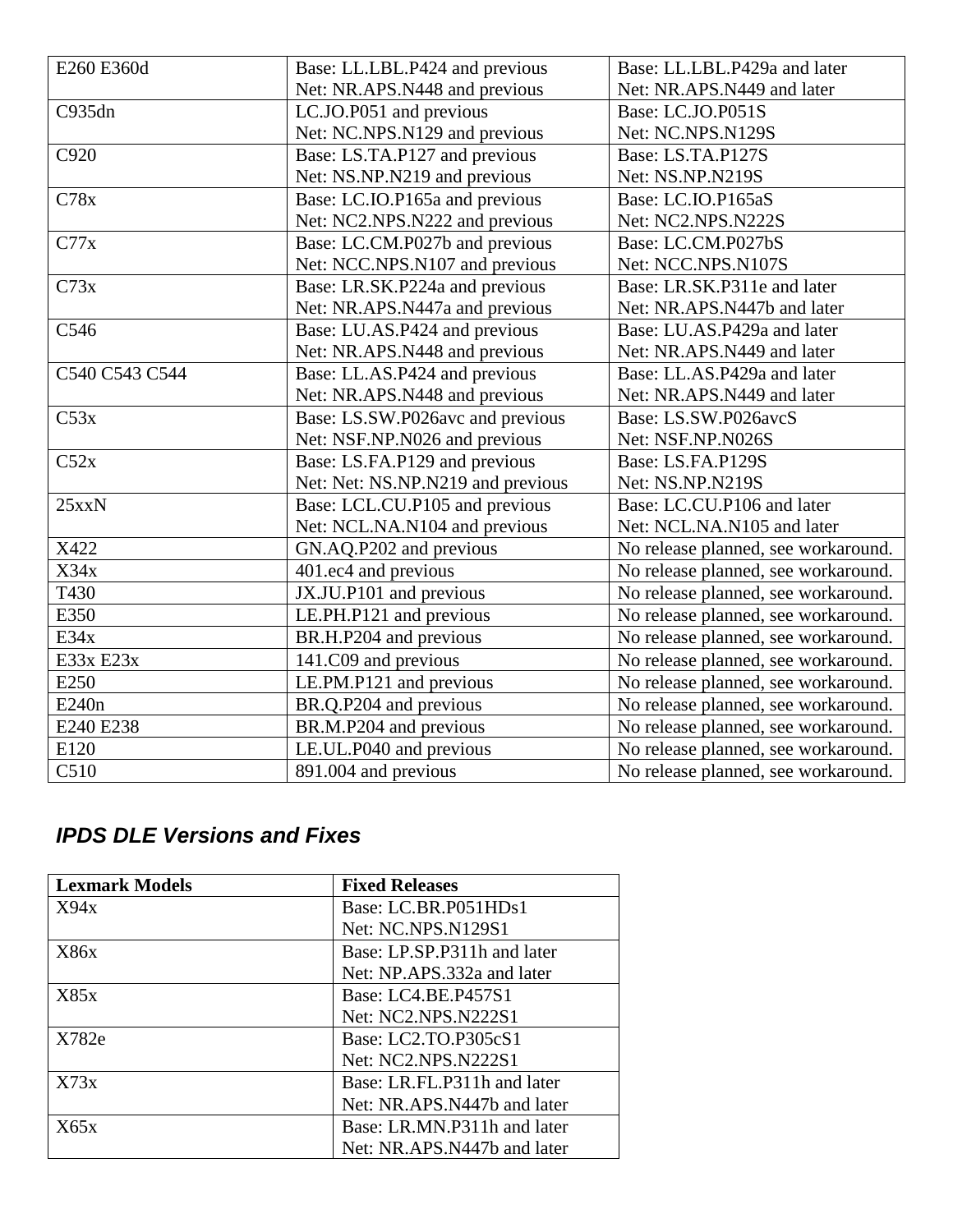| X644 & X646    | Base: LC2.MC.P307aS1          |
|----------------|-------------------------------|
|                | Net: NC2.NPS.N222S1           |
| X64xef         | Base: LC2.TI.P305aS1          |
|                | Net: NC2.NPS.N222S1           |
| X46x           | Base: LR.BS.P311h and later   |
|                | Net: NR.APS.N447b and later   |
| W840           | Base: LS.HA.P225S             |
|                | Net: NS.NP.N259*              |
| W850           | Base: LP.JB.P311h and later   |
|                | Net: NP.APS.332a and later    |
| T656           | Base: LSJ.SJ.P019S1 and later |
|                | Net: NR.APS.N402S and later   |
| T650 T652 T654 | Base: LR.JP.P311h and later   |
|                | Net: NR.APS.N447b and later   |
| T64x           | Base: LS.ST.P240S1            |
|                | Net: NS.NP.N219S1             |
| E462           | Base: LR.LBH.P311h and later  |
|                | Net: NR.APS.N447b and later   |
| E460           | Base: LR.LBH.P311h and later  |
|                | Net: NR.APS.N447b and later   |
| C935dn         | Base: LC.JO.P051S1            |
|                | <b>Net: NC.NPS.N129S1</b>     |
| C920           | Base: LS.TA.P127EPs           |
|                | Net: NS.NP.N219S1             |
| C78x           | Base: LC.IO.P165aS1           |
|                | Net: NC2.NPS.N222S1           |
| C77x           | Base: LC.CM.P027bS1           |
|                | Net: NCC.NPS.N107S1           |
| C73x           | Base: LR.SK.P311h and later   |
|                | Net: NR.APS.N447b and later   |

\*A network firmware update is required AFTER the base has been updated for this device.

# *Forms DLE Versions and Fixes*

| <b>Lexmark Models</b> | <b>Fixed Releases</b>       |
|-----------------------|-----------------------------|
| X94x                  | Base: LC.BR.P051HDs1        |
|                       | Net: NC.NPS.N129S1          |
| <b>X86x</b>           | Base: LP.SP.P311e and later |
|                       | Net: NP.APS.332a and later  |
| X85x                  | Base: LC4.BE.P457S1         |
|                       | Net: NC2.NPS.N222S1         |
| X782e                 | Base: LC2.TO.P305cS1        |
|                       | Net: NC2.NPS.N222S1         |
| X73x                  | Base: LR.FL.P311e and later |
|                       | Net: NR.APS.N447b and later |
| X65x                  | Base: LR.MN.P311e and later |
|                       | Net: NR.APS.N447b and later |
| X644 & X646           | Base: LC2.MC.P307aS1        |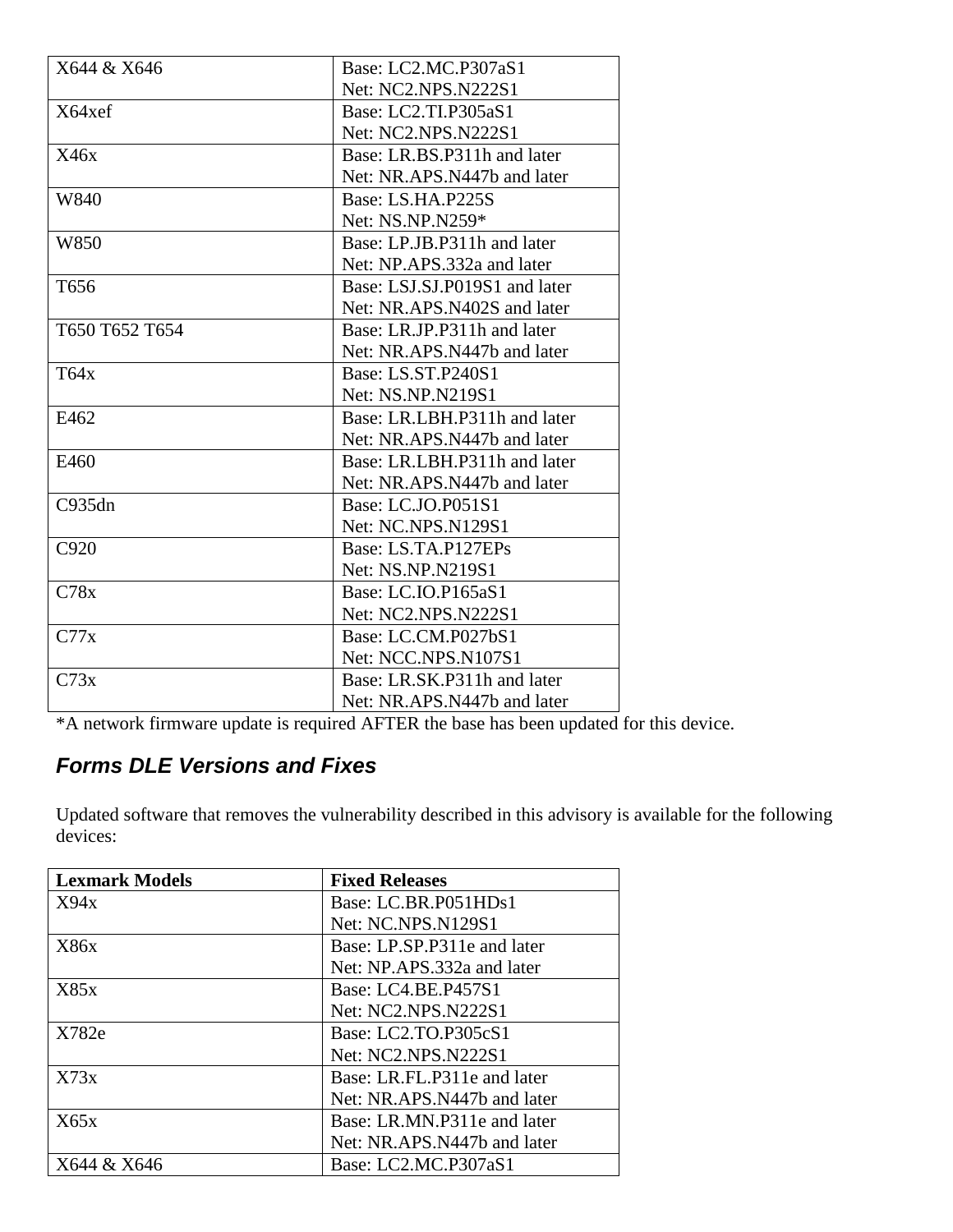|                | Net: NC2.NPS.N222S1           |
|----------------|-------------------------------|
| X64xef         | Base: LC2.TI.P305aS1          |
|                | Net: NC2.NPS.N222S1           |
| X642           | Base: LC2.MB.P307bS1          |
|                | Net: NC2.NPS.N222S1           |
| X46x           | Base: LR.BS.P311e and later   |
|                | Net: NR.APS.N447b and later   |
| W840           | Base: LD.HA.FM139s            |
|                | Net: NS.NP.N259*              |
| W850           | Base: LP.JB.P311e and later   |
|                | Net: NP.APS.332a and later    |
| T656           | Base: LSJ.SJ.P019S1 and later |
|                | Net: NR.APS.N402S and later   |
| T650 T652 T654 | Base: LR.JP.P311e and later   |
|                | Net: NR.APS.N447b and later   |
| T64x           | Base: LD.ST.FM152s            |
|                | Net: NS.NP.N259*              |
| E462           | Base: LR.LBH.P311e and later  |
|                | Net: NR.APS.N447b and later   |
| E460           | Base: LR.LBH.P311e and later  |
|                | Net: NR.APS.N447b and later   |
| E450           | Base: LM.SZ.P113vcREs         |
|                | Net: NM.NA.N098aS             |
| C935dn         | Base: LC.JO.P051S1            |
|                | Net: NC.NPS.N129S1            |
| C920           | Base: LD.TA.FM130s            |
|                | Net: NS.NP.N219S1             |
| C78x           | Base: LC.IO.P165aS1           |
|                | Net: NC2.NPS.N222S1           |
| C77x           | Base: LC.CM.P027bS1           |
|                | Net: NCC.NPS.N107S1           |
| C73x           | Base: LR.SK.P311e and later   |
|                | Net: NR.APS.N447b and later   |
| C53x           | Base: LS.SW.P026avcS1         |
|                | Net: NSF.NP.N026S1            |
| C52x           | Base: LD.FA.FM131s            |
|                | Net: NS.NP.N219S1             |

\*A network firmware update is required AFTER the base has been updated for this device.

# *Barcode DLE Versions and Fixes*

| <b>Lexmark Models</b> | <b>Fixed Releases</b>       |
|-----------------------|-----------------------------|
| X94x                  | Base: LC.BR.P051HDs1        |
|                       | Net: NC.NPS.N129S1          |
| X86x                  | Base: LP.SP.P311e and later |
|                       | Net: NP.APS.332a and later  |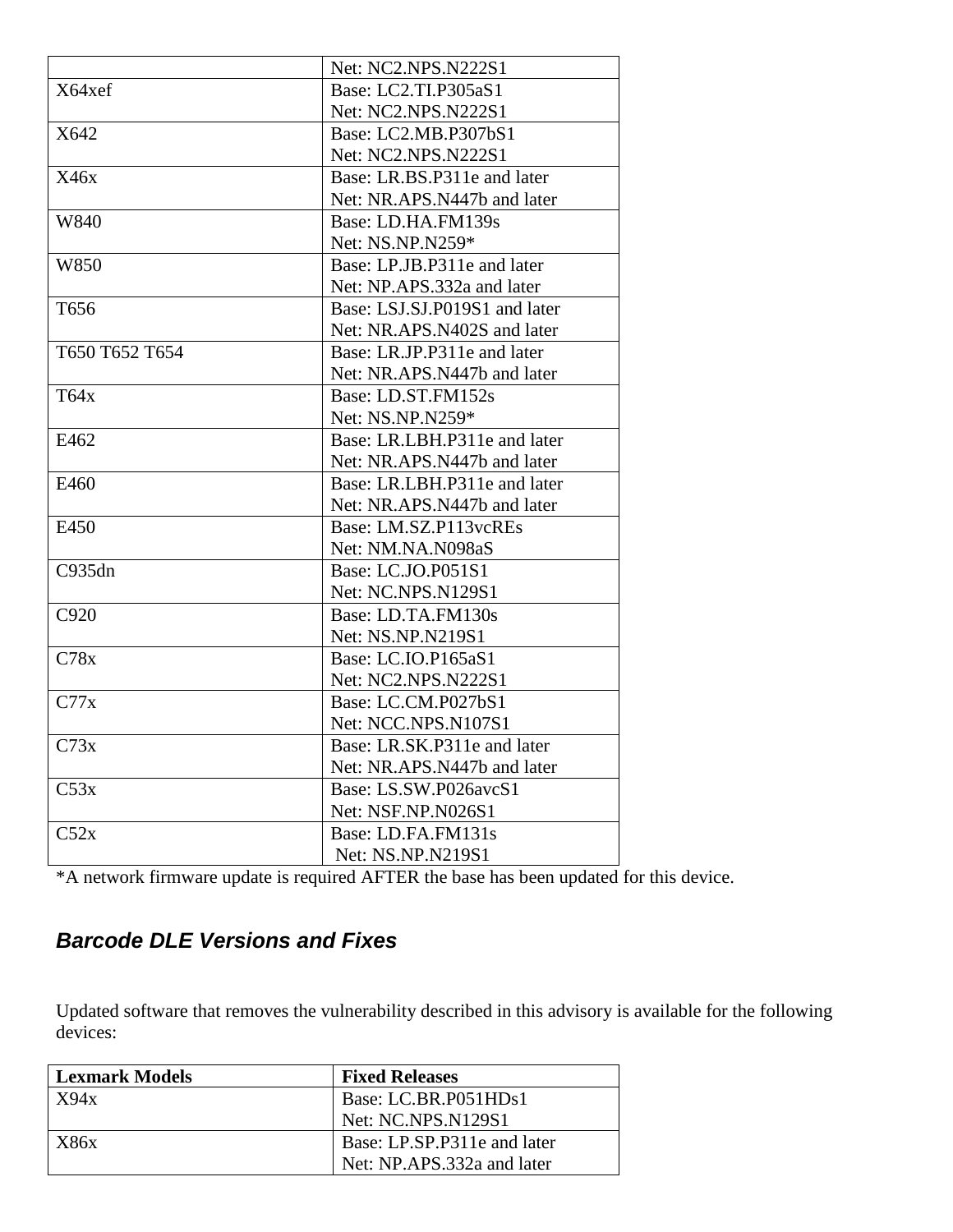| X85x           | Base: LC4.BE.P457S1           |
|----------------|-------------------------------|
|                | Net: NC2.NPS.N222S1           |
| X782e          | Base: LC2.TO.P305cS1          |
|                | Net: NC2.NPS.N222S1           |
| X772e          | Base: LC2.TR.P275S1           |
|                | Net: NC2.NPS.N222S1           |
| X73x           | Base: LR.FL.P311e and later   |
|                | Net: NR.APS.N447b and later   |
| X65x           | Base: LR.MN.P311e and later   |
|                | Net: NR.APS.N447b and later   |
| X644 & X646    | Base: LC2.MC.P307aS1          |
|                | Net: NC2.NPS.N222S1           |
| X64xef         | Base: LC2.TI.P305aS1          |
|                | Net: NC2.NPS.N222S1           |
| X642           | Base: LC2.MB.P307bS1          |
|                | Net: NC2.NPS.N222S1           |
| X46x           | Base: LR.BS.P311e and later   |
|                | Net: NR.APS.N447b and later   |
| W840           | Base: LD.HA.BC104s            |
|                | Net: NS.NP.N259*              |
| W850           | Base: LP.JB.P311e and later   |
|                | Net: NP.APS.332a and later    |
| T656           | Base: LSJ.SJ.P019S1 and later |
|                | Net: NR.APS.N402S and later   |
| T650 T652 T654 | Base: LR.JP.P311e and later   |
|                | Net: NR.APS.N447b and later   |
| T64x           | Base: LS.ST.P240S1            |
|                | Net: NS.NP.N219S1             |
| E462           | Base: LR.LBH.P311e and later  |
|                | Net: NR.APS.N447b and later   |
| E460           | Base: LR.LBH.P311e and later  |
|                | Net: NR.APS.N447b and later   |
| E450           | Base: LM.SZ.P113vcREs         |
|                | Net: NM.NA.N098aS             |
| C935dn         | Base: LC.JO.P051S1            |
|                | Net: NC.NPS.N129S1            |
| C920           | Base: LD.TA.BC109s            |
|                | Net: NS.NP.N219S1             |
| C78x           | Base: LC.IO.P165aS1           |
|                | Net: NC2.NPS.N222S1           |
| C77x           | Base: LC.CM.P027bS1           |
|                | Net: NCC.NPS.N107S1           |
| C73x           | Base: LR.SK.P311e and later   |
|                | Net: NR.APS.N447b and later   |
| C53x           | Base: LS.SW.P026avcS1         |
|                | Net: NSF.NP.N026S1            |
| C52x           | Base: LS.FA.P129S1            |
|                | Net: NS.NP.N219S1             |

\*A network firmware update is required AFTER the base has been updated for this device.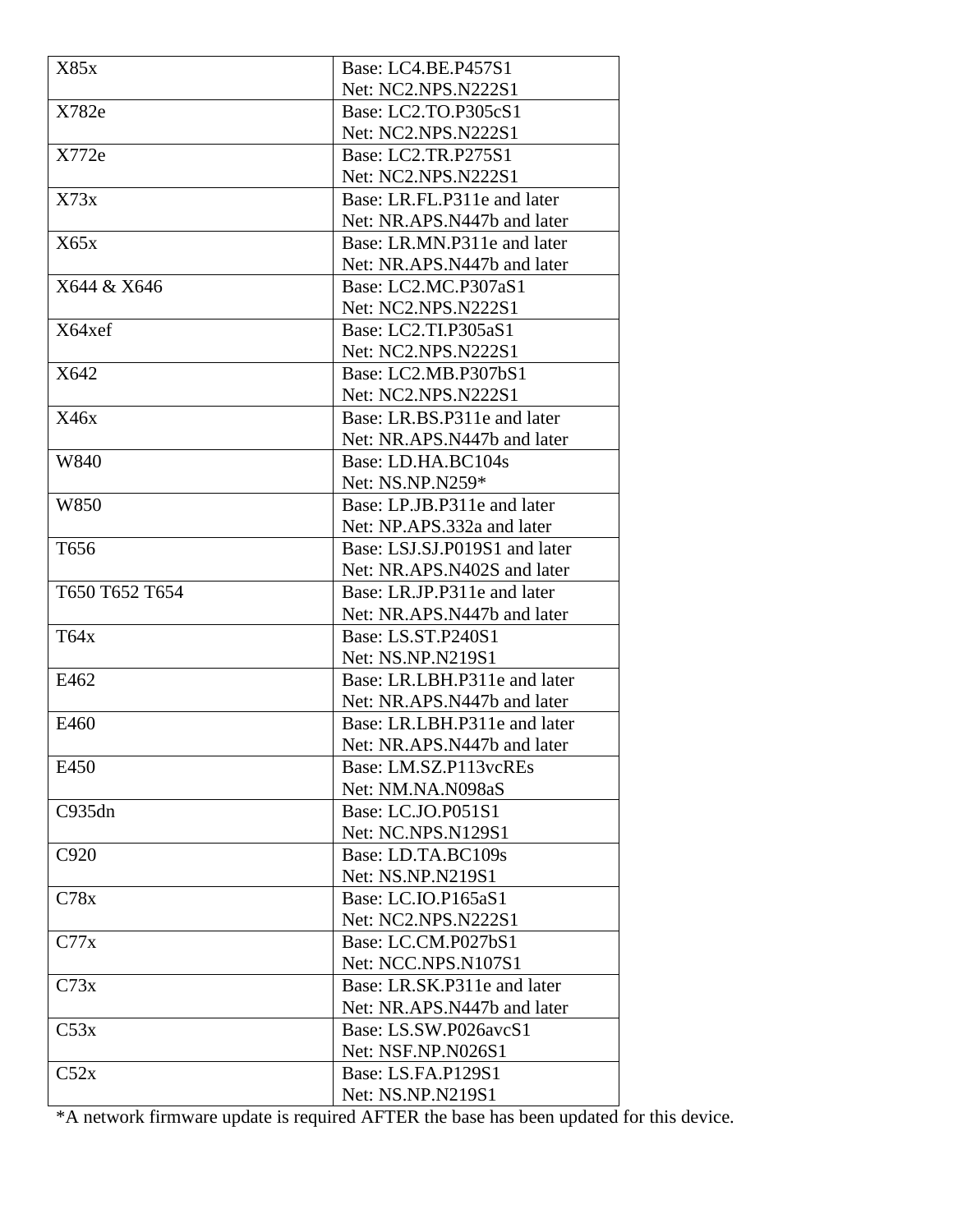# *Prescribe DLE Versions and Fixes*

| <b>Lexmark Models</b> | <b>Fixed Releases</b>         |
|-----------------------|-------------------------------|
| X94x                  | Base: LC.BR.P051HDs1          |
|                       | Net: NC.NPS.N129S1            |
| X86x                  | Base: LP.SP.P311e and later   |
|                       | Net: NP.APS.332a and later    |
| X85x                  | Base: LC4.BE.P457S1           |
|                       | Net: NC2.NPS.N222S1           |
| X782e                 | Base: LC2.TO.P305cS1          |
|                       | Net: NC2.NPS.N222S1           |
| X73x                  | Base: LR.FL.P311e and later   |
|                       | Net: NR.APS.N447b and later   |
| X65x                  | Base: LR.MN.P311e and later   |
|                       | Net: NR.APS.N447b and later   |
| X644 & X646           | Base: LC2.MC.P307aS1          |
|                       | Net: NC2.NPS.N222S1           |
| X64xef                | Base: LC2.TI.P305aS1          |
|                       | Net: NC2.NPS.N222S1           |
| X642                  | Base: LC2.MB.P307bS1          |
|                       | Net: NC2.NPS.N222S1           |
| X46x                  | Base: LR.BS.P311e and later   |
|                       | Net: NR.APS.N447b and later   |
| W840                  | Base: LS.HA.P121S1            |
|                       | Net: NS.NP.N118S1             |
| W850                  | Base: LP.JB.P311e and later   |
|                       | Net: NP.APS.332a and later    |
| T <sub>656</sub>      | Base: LSJ.SJ.P019S1 and later |
|                       | Net: NR.APS.N402S and later   |
| T650 T652 T654        | Base: LR.JP.P311e and later   |
|                       | Net: NR.APS.N447b and later   |
| T64x                  | Base: LS.ST.P240S1            |
|                       | Net: NS.NP.N219S1             |
| E462                  | Base: LR.LBH.P311e and later  |
|                       | Net: NR.APS.N447b and later   |
| E460                  | Base: LR.LBH.P311e and later  |
|                       | Net: NR.APS.N447b and later   |
| C935dn                | Base: LC.JO.P051S1            |
|                       | Net: NC.NPS.N129S1            |
| C78x                  | Base: LC.IO.P165aS1           |
|                       | Net: NC2.NPS.N222S1           |
| C77x                  | Base: LC.CM.P027bS1           |
|                       | Net: NCC.NPS.N107S1           |
| C73x                  | Base: LR.SK.P311e and later   |
|                       | Net: NR.APS.N447b and later   |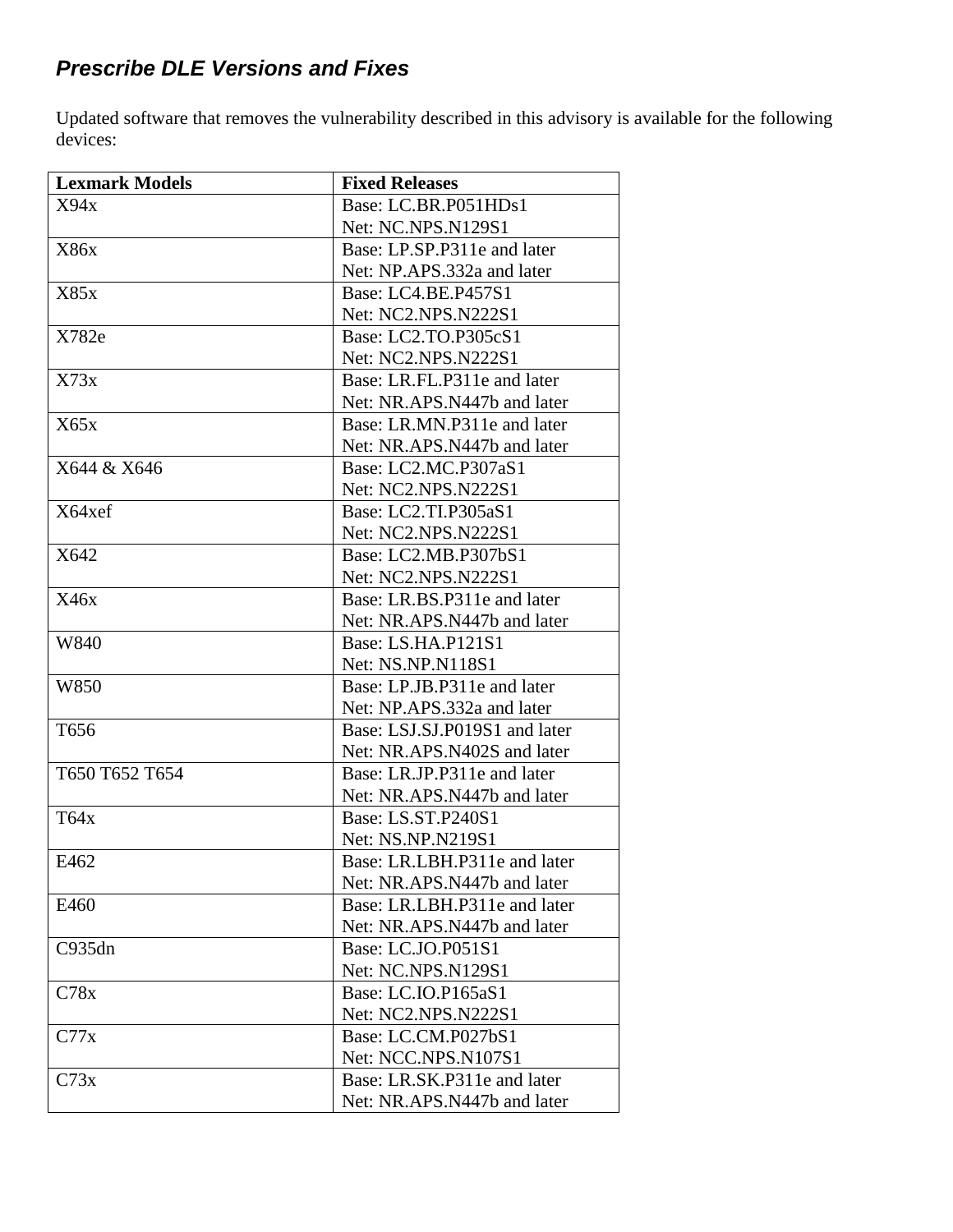# *PrintCryption DLE Versions and Fixes*

| <b>Lexmark Models</b> | <b>Fixed Releases</b>         |
|-----------------------|-------------------------------|
| X94x                  | Base: LC.BR.P051HDs1          |
|                       | Net: NC.NPS.N129S1            |
| X86x                  | Base: LP.SP.P311e and later   |
|                       | Net: NP.APS.332a and later    |
| X85x                  | Base: LC4.BE.P457S1           |
|                       | Net: NC2.NPS.N222S1           |
| X73x                  | Base: LR.FL.P311e and later   |
|                       | Net: NR.APS.N447b and later   |
| X65x                  | Base: LR.MN.P311e and later   |
|                       | Net: NR.APS.N447b and later   |
| X644 & X646           | Base: LC2.MC.P307aS1          |
|                       | Net: NC2.NPS.N222S1           |
| X642                  | Base: LC2.MB.P307bS1          |
|                       | Net: NC2.NPS.N222S1           |
| X46x                  | Base: LR.BS.P311e and later   |
|                       | Net: NR.APS.N447b and later   |
| W840                  | Base: LS.HA.P236LPCs          |
|                       | Net: NS.NP.N234LPCs           |
| W850                  | Base: LP.JB.P311e and later   |
|                       | Net: NP.APS.332a and later    |
| T <sub>656</sub>      | Base: LSJ.SJ.P019S1 and later |
|                       | Net: NR.APS.N402S and later   |
| T650 T652 T654        | Base: LR.JP.P311e and later   |
|                       | Net: NR.APS.N447b and later   |
| T64x                  | Base: LS.ST.P240LPCs          |
|                       | Net: NS.NP.N234LPCs           |
| E462                  | Base: LR.LBH.P311e and later  |
|                       | Net: NR.APS.N447b and later   |
| E460                  | Base: LR.LBH.P311e and later  |
|                       | Net: NR.APS.N447b and later   |
| C935dn                | Base: LC.JO.P051S1            |
|                       | Net: NC.NPS.N129S1            |
| C920                  | Base: LS.TA.P127LPCs          |
|                       | Net: NS.NP.N234LPCs           |
| C78x                  | Base: LC.IO.P165aS1           |
|                       | Net: NC2.NPS.N222S1           |
| C77x                  | Base: LC.CM.P027bLPCs         |
|                       | Net: NCC.NPS.N116LPs          |
| C73x                  | Base: LR.SK.P311e and later   |
|                       | Net: NR.APS.N447b and later   |
| C53x                  | Base: LS.SW.P027LPCs          |
|                       | Net: NSF.NP.N019LPCs          |
| C52x                  | Base: LS.FA.P129LPCs          |
|                       | Net: NS.NP.N234LPCs           |